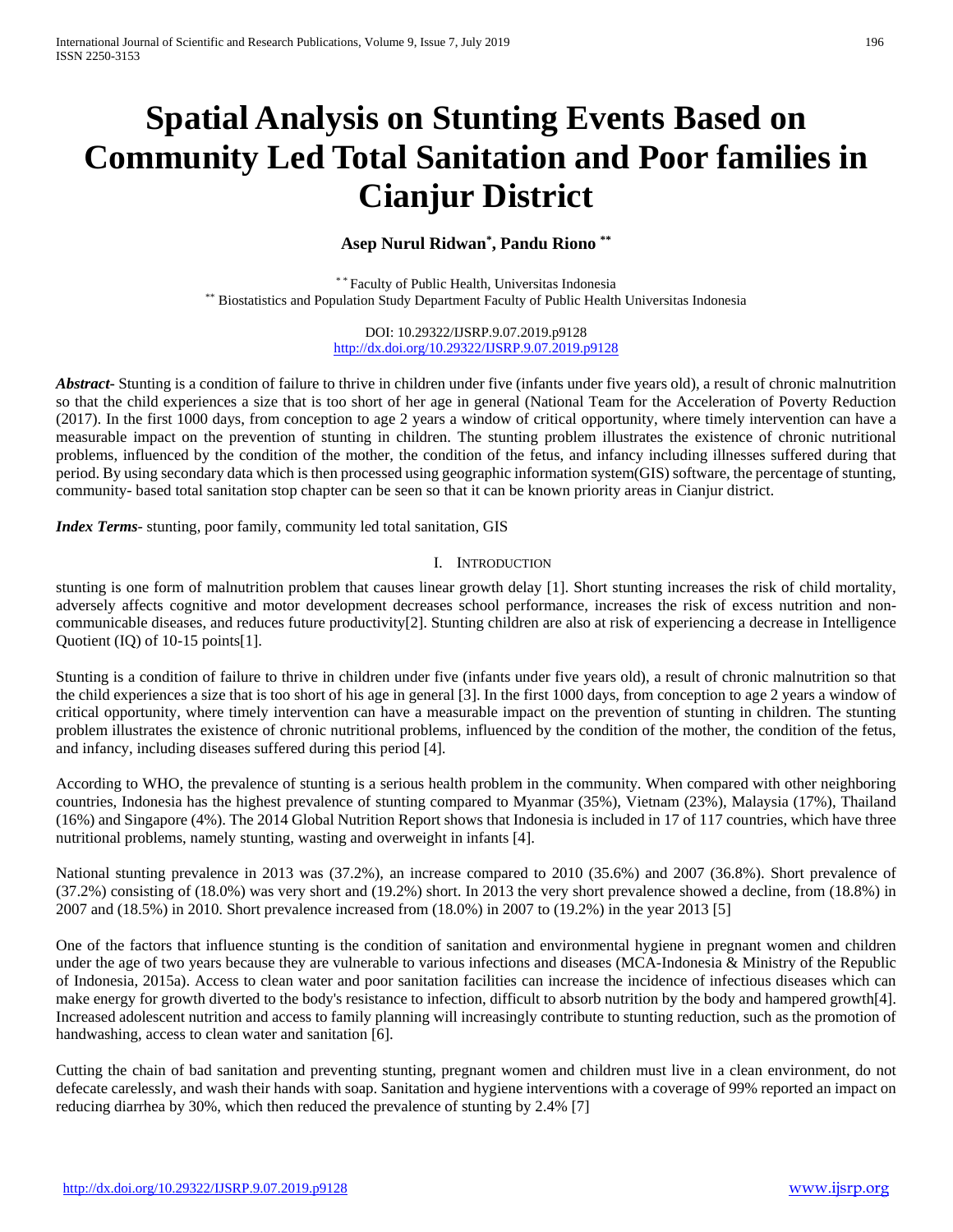Previous research was also conducted in Indonesia, where it was found that household sanitation and drinking water treatment were strong predictors of stunting in the population of children aged 0-23 months in Indonesia. This finding adds to the increasing national and global evidence regarding the link between Household Water, Sanitation and Hygiene and linear growth in early life and shows that program policies and actions to overcome stunting must pay greater attention to Household Water, Sanitation and Hygiene interventions in Indonesia[2]

Health development in Indonesia, especially hygiene and sanitation is still a huge challenge. Integrated intervention is needed through a sanitation approach, which is a government program, namely Community Led Total Sanitation. The implementation of the Community Led Total Sanitation with five pillars will facilitate efforts to improve access to better community sanitation and change and maintain the sustainability of a clean and healthy culture. The five pillars are related to stopping open defecation, washing hands with soap, managing drinking water, and household food, securing household waste and securing household liquid waste. The implementation of Community Led Total Sanitation in the long term can reduce morbidity and mortality caused by poor sanitation, and can encourage the realization of a healthy, independent and just society

Another factor that causes stunting is poverty. Children who experience short are vulnerable and come from poor families. This factor is caused by inadequate feeding and childcare practices during infancy, low access to health services, or poor environmental sanitation. Some studies show that poverty is related to a factor of malnutrition, which in turn will affect children's development. Poverty causes reduced opportunities and the ability of parents to stimulate growth and development in children [8]. Previous research conducted in the City of Botswana showed that children who were significantly affected by wasting, stunting, and underweight were children living in slums[9].

Data from the Ministry of National Development Planning shows that Cianjur District is included in the focus of the integrated stunting prevention intervention in 2019 [3], and Cianjur Regency is also included in 100 districts and cities that have a prevalence, priority stunting and poverty health interventions[7]. The population in 2016 in Cianjur Regency was 2,249,000 people. The number of stunting toddlers in 2013 was 95,023 with the prevalence of stunting in 2013 amounting to 41.76%. The number of poor people in Cianjur Regency in 2016 was 261,000 with a poverty rate in 2016 of 11.62% [7].

The Health Profile of Cianjur Regency in 2017 shows that only 46.1% of villages have implemented community-based total sanitation out of a total of 360 villages / sub-districts in 32 sub-districts. Cianjur Regency is one of the priority areas for implementing communitybased total sanitation as an intervention program for the Directorate of Environmental Health, Ministry of Health for handling stunting. In order to support efforts to implement total community-based sanitation and stunting treatment in Cianjur Regency, West Java, adequate information is needed regarding the implementation of total community-based sanitation and the incidence of stunting. Location / spatial based information can describe the actual conditions in the field and can be easily understood. Information on the distribution of implementation of total community-based sanitation and information on the distribution of location / spatial-based stunting events in the region will greatly support the implementation of effective and efficient programs.

# II. METHODS

This study uses data from the Cianjur District Health Office of West Java Province 2017 and maps shapefile data from http://gadm.org/maps. This study used a descriptive study design by classifying the spatial analysis of the factors of stunting and poor families as well as the implementation of community-based total sanitation based on frequency distribution and administrative areas as well as scoring and weighing the main priority areas for stunting treatment programs based on poor families and implementing community-based total sanitation in Cianjur Regency.

This research was carried out in the area of Cianjur Regency, West Java Province. Data collection and analysis is planned for 3 weeks in December 2018.This study is a further analysis of the profile data of the Cianjur District Health Office in 2017 therefore the population and sample in this study are population and samples used in the profile of the Cianjur District Health Office in 2017. The target population profile of the District Health Office of Cianjur is the entire Regency population Cianjur and the study population was toddlers suffering from stunting in Cianjur Regency.

Spatial analysis is used to examine the patterns of spreading problems in spatial aspects or interactions between human variables and their environment. The type of spatial analysis used in this study is database query and overlay. Queries are used to regain the attributes of community-based total stunting and sanitation data where data that has been processed in the previous stage is classified, then given scores and weights so that they can be grouped into regions or areas that have a potential or a large risk of disease occurrence. The overlay is used to combine stunting data, community-based total sanitation, and poor families based on the region in Cianjur district which is displayed in layers on a thematic map.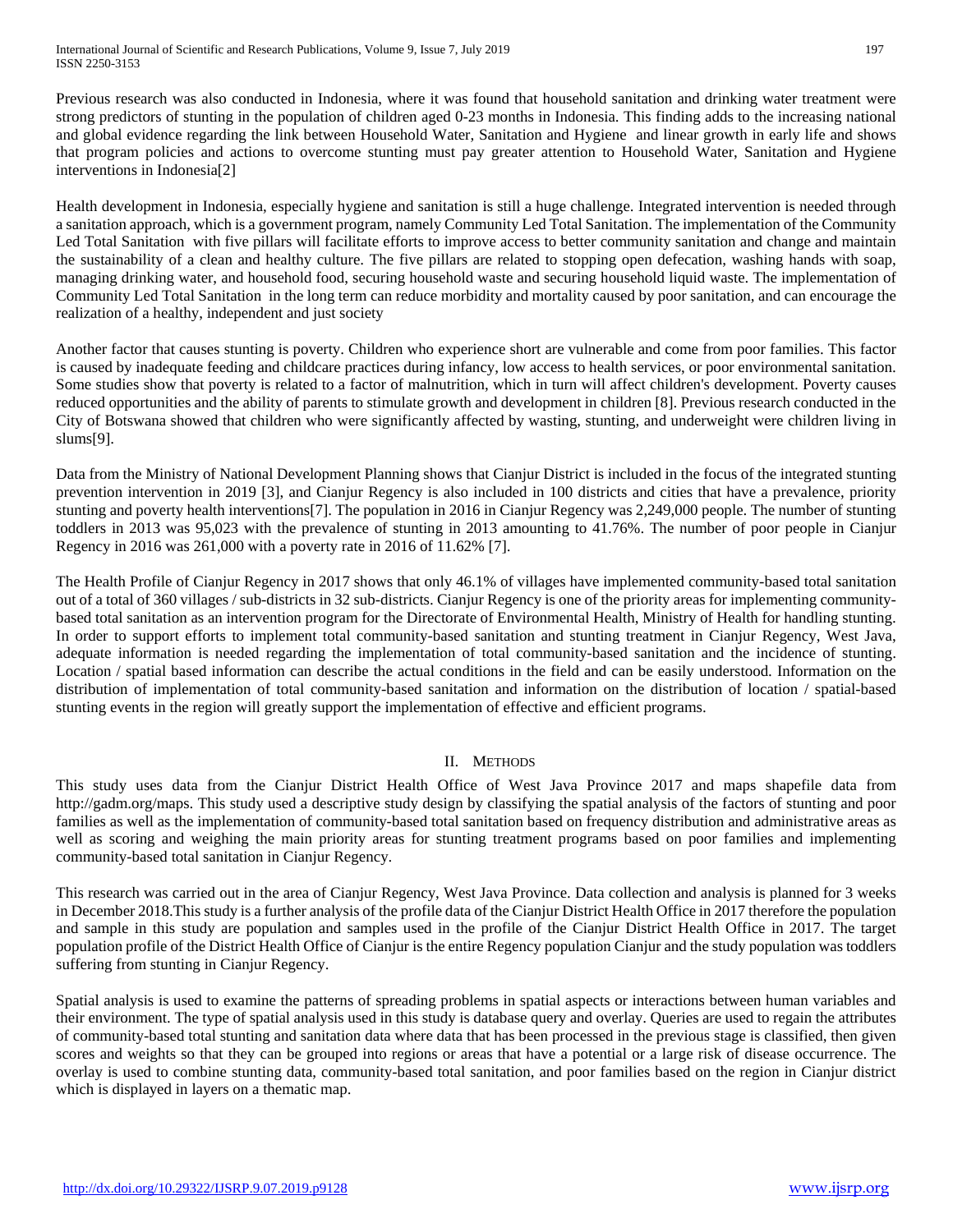## III. RESULT

## *A. Cianjur regency, West Java, Indonesia*

Map of the administrative region of Cianjur Regency consists of 32 Districts. The location of Cianjur Regency is geographically located between 60 48 '-70 12' South Latitude and 1060 24 '-1070 36' East Longitude, in the central part of West Java Province, with a distance of about 65 km from Bandung and 120 km from Jakarta.

Cianjur Regency with a total area of 3,501,470 Km2 In addition to the geographical location that benefits the natural conditions of the Cianjur Regency area it also varies greatly. The expanse of the Cianjur Regency area from the north to the south is highland to the lowlands. Cianjur Regency is located at the foot of Mount Gede which stretches to the coastline of the Indonesian Ocean with a height of about 7 - 2,962 meters above sea level.



Figure 1. Cianjur regency, West Java, Indonesia

#### *B. Poverty Relations with Stunting*

Some perspectives in defining the concept of poverty, first, from the point of view of measurement, poverty is divided into two namely absolute and relative poverty. Second, from the point of view of causes, poverty can be grouped into natural and structural poverty. One of the important conditions for a poverty alleviation policy to be achieved is that there must be clarity about the criteria for who or which group of people falls into the category of poverty and becomes the target of the program.

Poverty is relatively a state of comparison between income groups in society, namely between groups that may not be poor because they have higher income levels than the poverty line, and relatively richer community groups. By using income measures, this situation is referred to as inequality in terms of income distribution [10].

In general, the population classified as poor is a "residual group", namely a group of people who have not been touched by a variety of specifically concentrated government policies, such as the Farmers and Fishermen Income Improvement Program. This group includes being difficult to touch because of the low quality of resources so that it does not utilize the facilities, including production factors. They also lack the ability, low level of education, very minimal training, including utilizing assistance for basic human needs, and legal protection or legislation that is not in their favor.

Some other criteria regarding poor occupation are related to the implementation of the Sub District Development Program according to the version of the National Family Planning Coordinating Board that to determine the poor population at least fulfills the following 6 criteria, namely self-owned and not self-owned, access to clean water and sanitation, income / converted to expenditure, asset ownership, frequency of meals (more than 2 times a day) and nutritional quality of food and in a year can buy at least 1 set of new clothing. Of the six variables, if you get a score of 3 or more, the family is categorized as poor. Therefore, the commitment and consistency of the government in increasing economic growth in equitable ways without excluding the poor will increase social cohesion with politics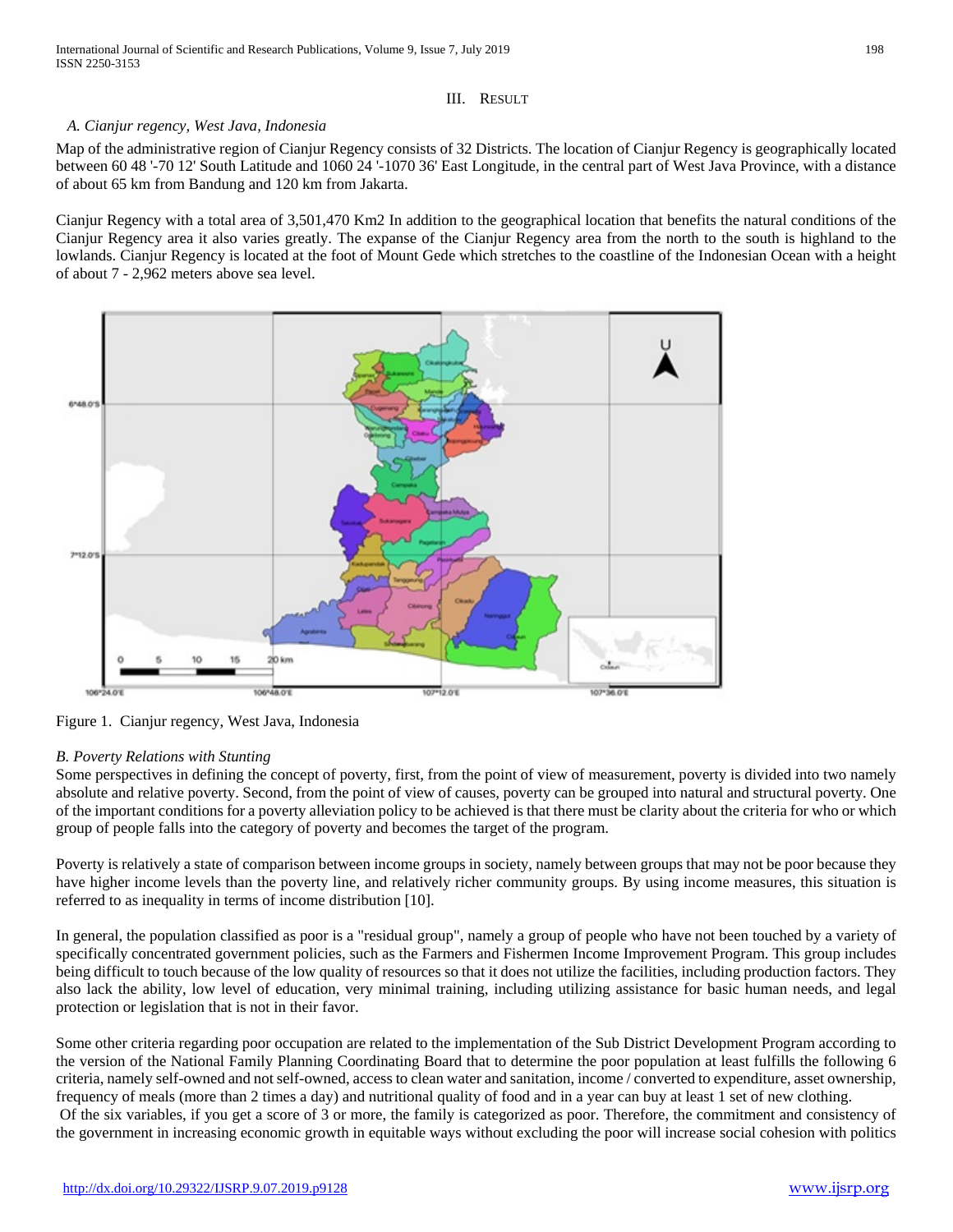based on human rights, non-discrimination, and provide protection to those who are less fortunate is the essence of the paradigm social development.

The problem of poverty is not only a matter of welfare but contains six reasons including:

1) The problem of poverty is a problem of vulnerability.

- 2) Poverty means closed access to various employment opportunities because production relations in the community do not give them the opportunity to participate in the production process.
- 3) Problems of distrust, feelings of impotence, emotional and social in facing the village elite and the bureaucrats who determine decisions regarding themselves without giving them the opportunity to actualize themselves, thus making them powerless.
- 4) Poverty also means spending a large part of his income on food consumption in limited quality and quantity.
- 5) High dependency ratio, because of the large number of families.
- 6) The existence of poverty that is inherited continuously [11]



Figure 2 about Percentage of Poor Families in Cianjur District, West Java Province

- The poverty variable, in this case, is the percentage of the population experiencing poverty in Cianjur Regency in 2017 based on population data from the Cianjur Health Office. Based on the map the percentage of poor families is divided into 3 categories, namely (high, medium, and low). It is known that there are 4 regions with the highest poor family conditions in Cianjur Regency namely Gekbrong (59.27%), Pasirkuda (52.54%), Cipanas (50.22%), and Mande (41.53%).
- Stunting is caused by multi-dimensional factors and is not only caused by malnutrition factors experienced by pregnant women and children under five. The most decisive intervention to reduce the prevalence of stunting is, therefore, necessary for the first 1,000 days of life for children under five. In more detail, several factors that are the causes of stunting can be described as follows
	- 1. Poor parenting practices include lack of maternal knowledge about health and nutrition before and during pregnancy, and after the mother gives birth. Some facts and information show that 60% of children aged 0-6 months do not get breast milk exclusively, and 2 out of 3 children aged 0-24 months do not receive MP-ASI. MP-ASI is given/introduced when toddlers are over 6 months old. In addition to functioning to introduce new types of food to babies, MP-ASI can also fulfill the nutritional needs of the baby's body which can no longer be supported by breast milk and form the immune system and development of the child's immunological system for food and drink.
	- 2. Limited health services including Ante Natal Care services (health services for mothers during pregnancy) Post-Natal Care and quality early learning. Information gathered from Ministry of Health publications and the World Bank stated that the attendance rate of children at Posyandu declined from 79% in 2007 to 64% in 2013 and children did not have adequate access to immunization services. Another fact is that 2 out of 3 pregnant women have not taken adequate iron supplements and there is

.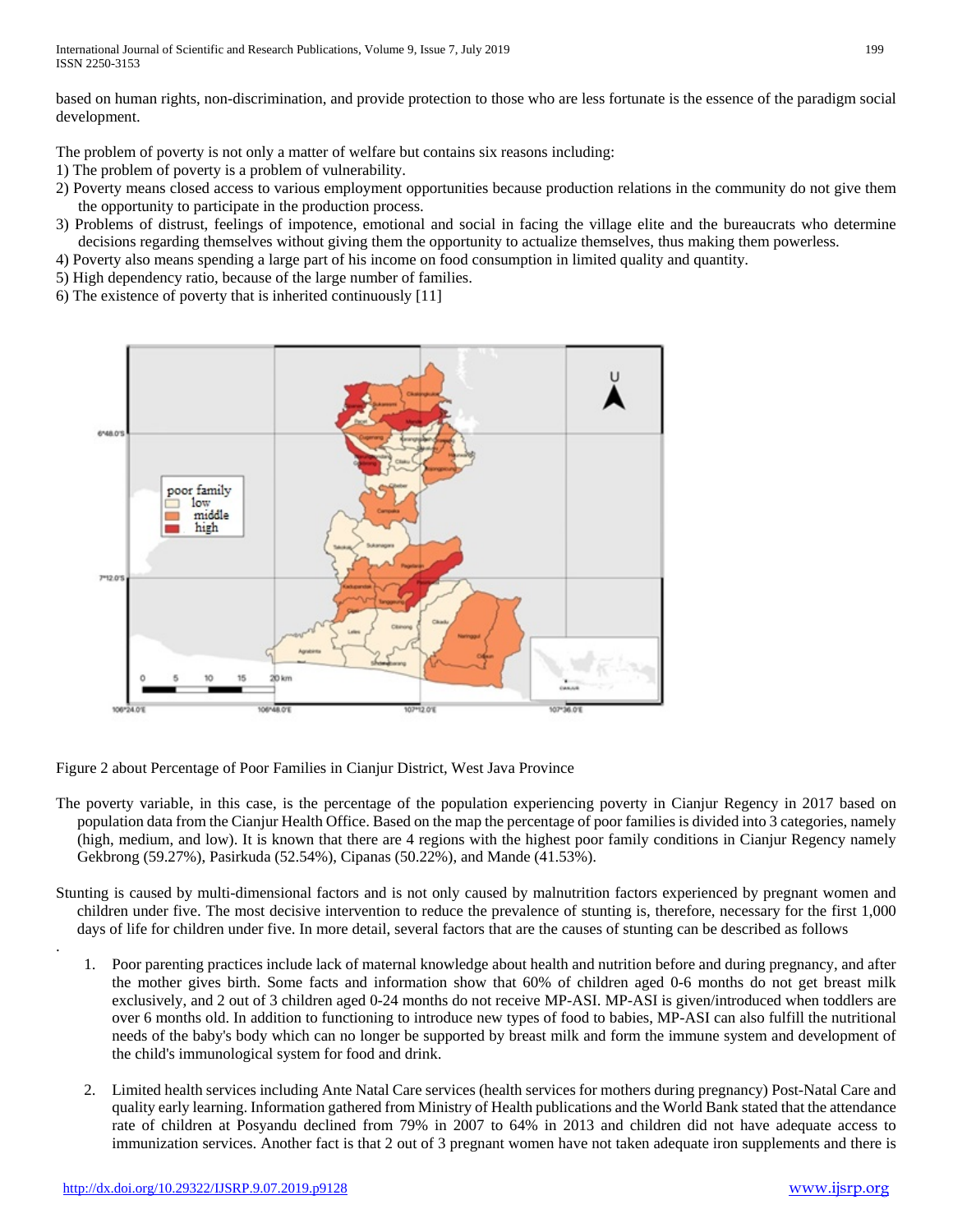still limited access to quality early learning services (only 1 in 3 children aged 3-6 years has not been enrolled in Early Childhood Education / Early Childhood Education services).

- 3. Still, the lack of household/family access to nutritious food. This is because the price of nutritious food in Indonesia is still relatively expensive. According to several sources[5], food commodities in Jakarta are 94% more expensive than in New Delhi, India. Prices of fruits and vegetables in Indonesia are more expensive than in Singapore. Limited access to nutritious food in Indonesia has also been noted to have contributed to 1 in 3 pregnant women who have anemia.
- 4. Lack of access to clean water and sanitation. data obtained in the field shows that 1 in 5 households in Indonesia still defecates in open spaces, and 1 in 3 households do not yet have access to clean drinking water[12]
- Lack of nutrition, especially stunting is an agenda that never ends and is a serious concern of the Government of Indonesia. The prevalence of stunting in children under the age of five (5) years is relatively high and does not show a significant decline over the past 10 years. National stunting prevalence among children under the age of five is 36.2%, 35.6%, and 37.2% respectively in 2007, 2010 and 2013 [5]
- Stunting problems are influenced by various interrelated factors. Directly, stunting is influenced by the quality and quantity of inadequate and chronic nutrition, especially since the fetus until the age of 2 years, and a sick child. While indirectly affected by food security at home, handling health and nutrition and sanitation and hygiene behavior, as well as access to quality health and nutrition services. The state of sanitation and hygiene, especially the habit of defecating and washing hands with soap, has been proven conclusively to influence stunting.



Figure 3 Management Program based on Poor Families and Implementation of CLTS in Cianjur Regency, West Java Province, Indonesia Based on Figure 3, it can be seen that the areas that are the priority of the Stunting management program are based on poor families and Community Led Total Sanitation, namely Cipanas District, Mande, Cianjur, Gekbrong, Cilaku, Bojongpicung, and Campaka Mulya. The problem of malnutrition in children is the impact of complex food insecurity. Children who experience short (stuted), in food insecure environments and come from poor families.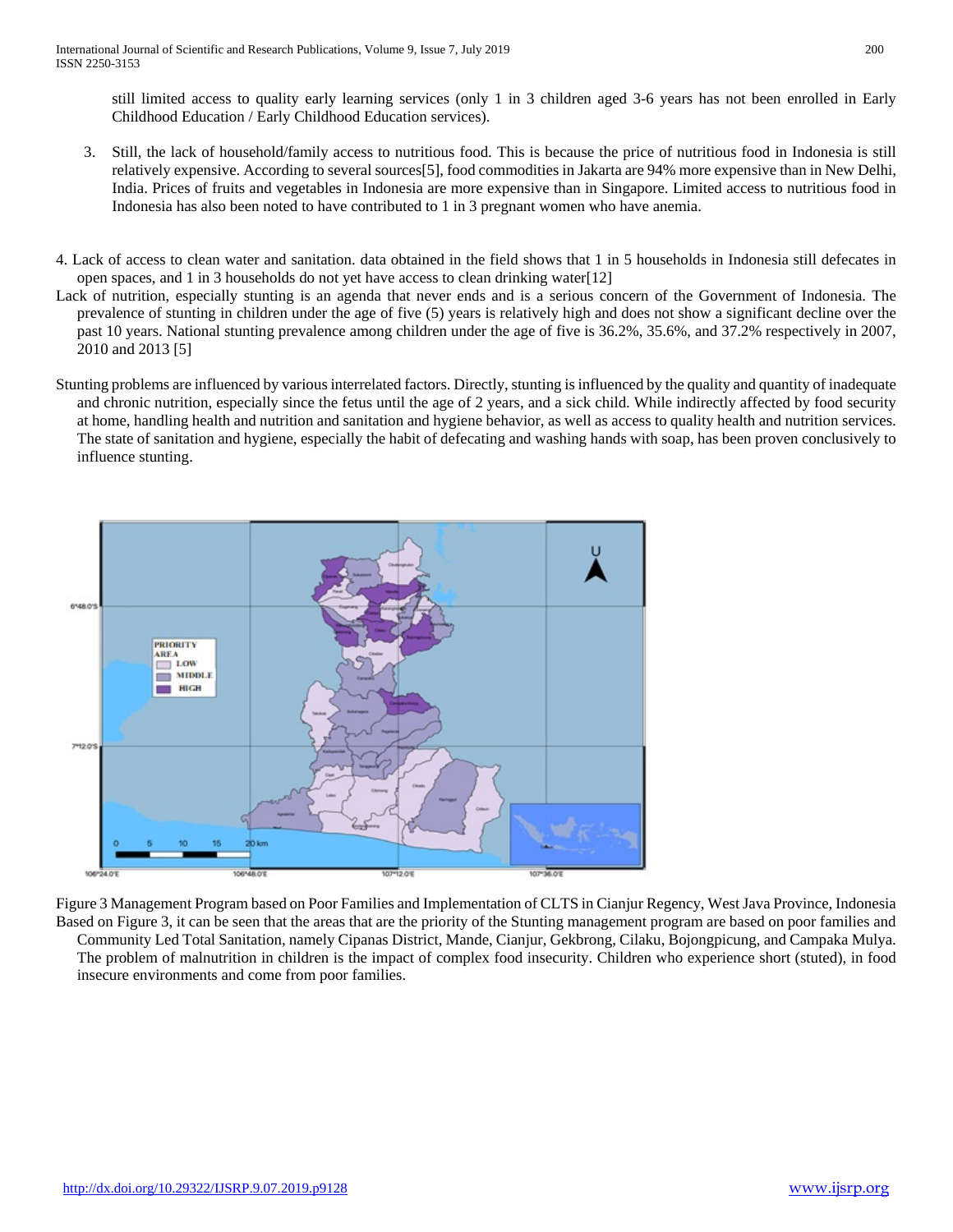#### IV. DISCUSSION

Community Led Total Sanitation, in this program is intended to improve sanitation conditions in order to reduce the prevalence of stunting in Indonesia through changes in sanitation behavior and community hygiene. Changes in sanitation and hygiene behavior are carried out through community empowerment to improve access to sanitation.

Lack of nutrition, especially stunting is an agenda that never ends and is a serious concern of the Government of Indonesia. The prevalence of stunting in children under five (5) years is relatively high and does not show a significant decline over the past 10 years. National stunting prevalence among children under five years of age was 36.2%, 35.6% and 37.2% respectively in 2007, 2010 and 2013[5] .

Stunting problems are influenced by a variety of interrelated factors. Directly, stunting is influenced by the quality and quantity of inadequate and chronic nutrition, especially since the fetus until the age of 2 years, and / or a sick child. While indirectly affected by food security at home, handling health and nutrition and sanitation and hygiene behavior, as well as access to quality health and nutrition services. The state of sanitation and hygiene, especially the habit of defecating and washing hands with soap, has been proven conclusively to influence stunting.

2013 Basic Health Research (Riskesdas) data showed the prevalence of family stunting with adequate sanitation conditions (using healthy latrines) of 23.9%, while for families with poor sanitation conditions (not using latrines or using unhealthy latrines) at 35.5% . In terms of water treatment behavior in households, the prevalence of family stunting using processed drinking water is 27.3% while families using non-processed drinking water are 38.0%[13]

The condition of poor sanitation also affects the nutrition of children which ultimately also affects the incidence of stunting. Based on previous research conducted by Adiyanti, it was found that there was a significant relationship between the types of latrines used, protected water sources, and easily available water sources. Inappropriate types of latrines indicate that children tend to suffer from stunting 1.3 times higher than those who have proper latrines. Unprotected water sources are also 1.3 times higher than those protected [14]. Not only that, poor family factors can also influence the incidence of stunting.

#### V. CONCLUSION

Stunting summarizes various originating variables including the problem of poverty and community-based sanitation, then by presenting analysis in spatial form can help decision makers to understand easily the problem of stunting in Cianjur district. Stunting's analysis of spatial data in this study seems to vary based on poor family variables. It is known that the highest area is in Gekbrong subdistrict (59.27%). The highest case variable is severe stunting in Sukaluyu Subdistrict (11.95%). (stunting) is highest in Haurwangi District (20.08%), low access sanitation variables are in Campaka Mulya District (26.17%), Variable access to Stop BABS is still low in Cijati District (30%), Top priority for Stunting handling programs based on poor families and Community Led Total Sanitation, namely in Cipanas District, Mande, Cianjur, Gekbrong, Cilaku, Bojongpicung, and Campaka Mulya.

#### ACKNOWLEDGMENT

Thank you to the Academic Advisor for the Health Informatics Study Program Mr. Pandu Riono who helped in this writing. Mr. Yosef who helped in processing data.

#### **REFERENCES**

- [1] Oktaviana, "Hubungan Pengetahuan Gizi dan Perilaku Higiene Sanitasi Terhadap Kejadian Stunted pada Balita Usia 7-24 Bulan di Desa Argorejo Kulon Progo." Program Studi Ilmu Gizi Fakultas Ilmu Kesehatan, Universitas Muhammadiyah Surakarta, 2016.
- [2] R. Harriet Torlesse, A. A., Cronin, S. K. S., & Nandy, "Determinants of Stunting in Indonesian Children: Evidence from A Cross-Sectional Survey Indicate A Prominent Role for The Water, Sanitation and Hygiene Sector in Stunting Reduction." 2016.
- [3] Bapenas, "Integrasi Program Percepatan Penurunan Stunting." 2018.
- [4] K. K. RI, "Situasi Balita Pendek." 2016.
- [5] K. K. RI, "Riset Kesehatan Dasar 2013." 2013.
- [6] A. Saxton, J., Rath, S., Nair, N., Gope, R., Mahapatra, R., Tripathy, P., & Prost, "Handwashing, Sanitation and Family Planning Practices are the Strongest Underlying Determinants of Child Stunting in Rural Indigenous Communities of Jharkhand and Odisha, Eastern India: A Cross-Sectional Study. Maternal and Child Nutrition." 2016.
- [7] MCA-Indonesia & Kementerian Republik Indonesia, "Indonesia Anti Stunting." 2015.
- [8] Yuliana, "Faktor-faktor Penentu Disparitas Prevalensi Stunting pada Balita di Berbagai Kabupaten/Kota di Indonesia." Sekolah Pascasarjana Institut Pertanian Bogor, 2015.
- [9] Y. F. Rosha, B. C., Hardinsyah, & Baliwati, "Analisis Determinan Stunting Anak 0-23 Bulan pada Daerah Miskin di Jawa Tengah dan Jawa Timur." 2012.
- [10] Nurwati.N, "Kemiskinan Model Pengukuran, Permasalahan dan Alternatif Kebijakan." 2008.